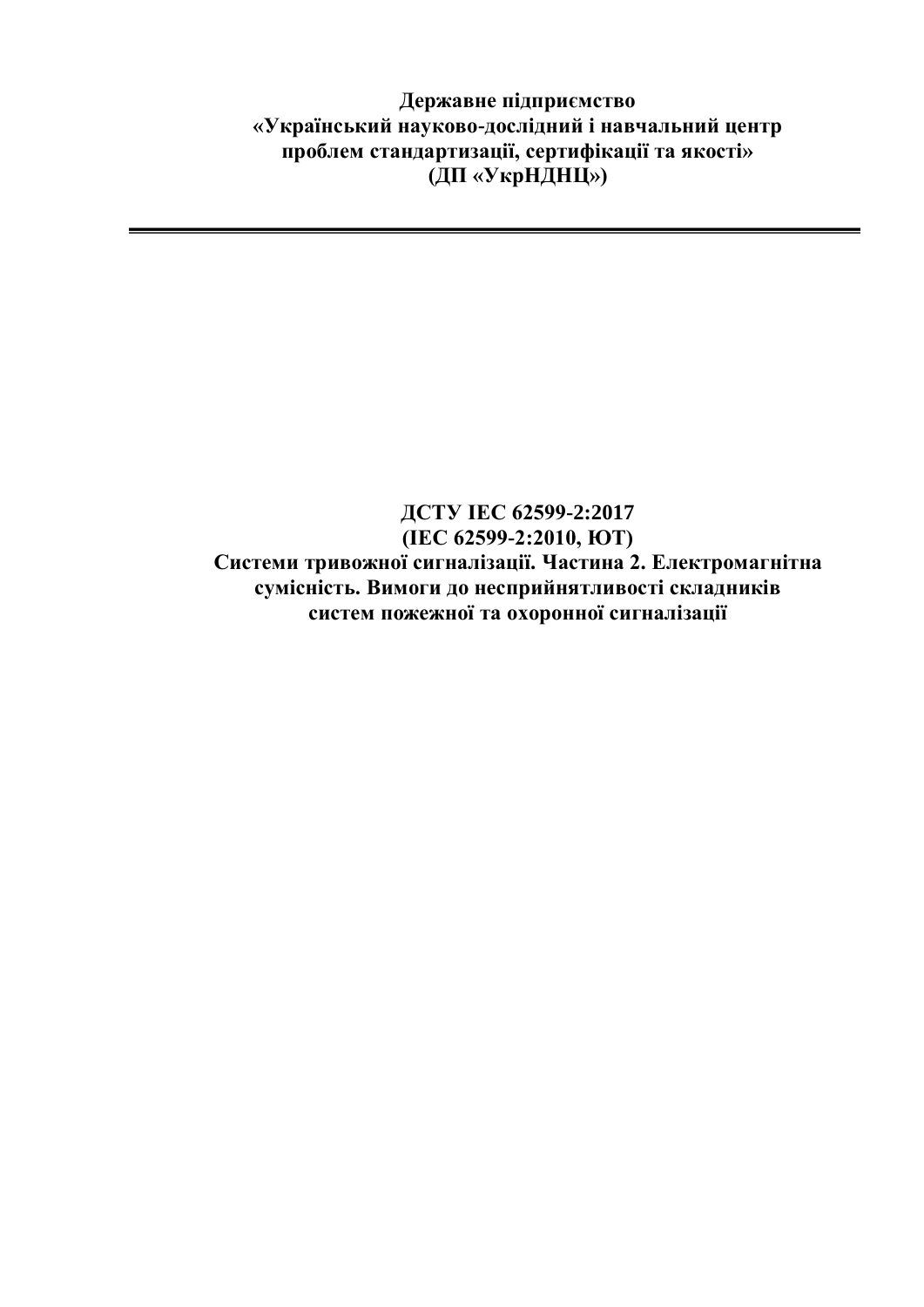ІЕС 62599-2:2010 Alarm systems — Part 2: Electromagnetic compatibility — Immunity requirements for components of fire and security alarm systems

Прийнято як національний стандарт методом підтвердження за позначенням ДСТУ ІЕС 62599-2:2017 Системи тривожної сигналізації. Частина 2. Електромагнітна сумісність. Вимоги до несприйнятливості складників систем пожежної та охоронної сигналізації

Наказ від 13.12.2017 № 413

Чинний від 15 грудня 2017 року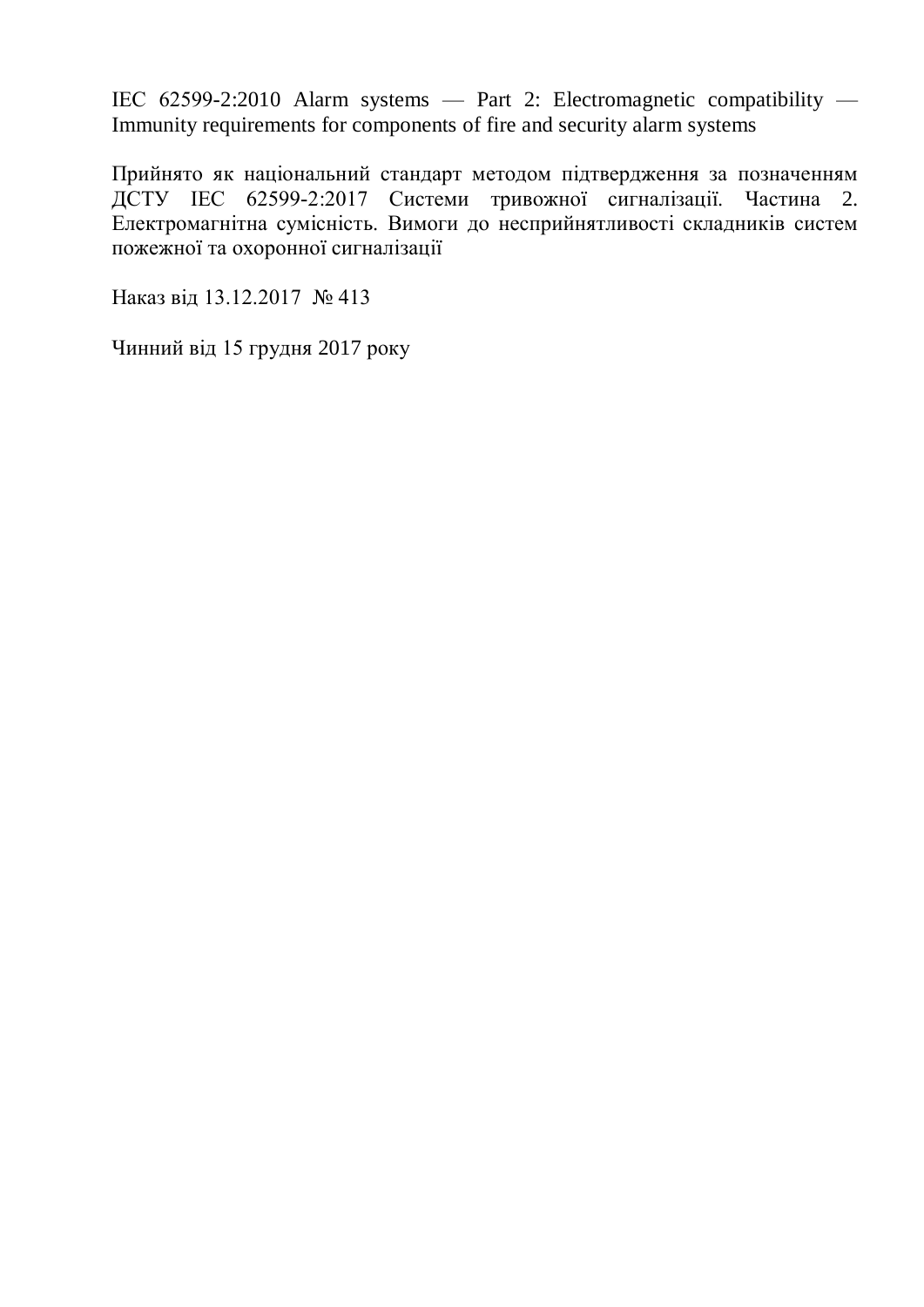# **CONTENTS**

# FOREWORD

### 1 Scope

- 2 Normative references
- 3 Terms, definitions and abbreviations
	- 3.1 Terms and definitions
	- 3.2 Abbreviations
- 4 Application of tests
- 5 Conditions during testing
	- 5.1 Configuration
	- 5.2 Environmental conditions
	- 5.3 Operating condition
- 6 Functional test
- 7 Mains supply voltage variations
	- 7.1 Object of the test
	- 7.2 Principle
	- 7.3 Test procedure
		- 7.3.1 General
		- 7.3.2 Initial examination
		- 7.3.3 State of specimen duringconditioning
		- 7.3.4 Conditioning
		- 7.3.5 Measurements duringconditioning
		- 7.3.6 Final measurements
	- 7.4 Criteria for compliance
- 8 Mains supply voltage dips and short interruptions
	- 8.1 Object of the test
	- 8.2 Principle
	- 8.3 Test procedure
		- 8.3.1 General
		- 8.3.2 Initial examination
		- 8.3.3 State of specimen duringconditioning
		- 8.3.4 Conditioning
		- 8.3.5 Measurements duringconditioning
		- 8.3.6 Final measurements
	- 8.4 Criteria for compliance9 Electrostatic discharge
	- 9.1 Object of the test
	- 9.2 Principle
	- 9.3 Test procedure
		- 9.3.1 General
		- 9.3.2 Initial examination
		- 9.3.3 State of specimen duringconditioning
		- 9.3.4 Conditioning
		- 9.3.5 Measurements duringconditioning
		- 9.3.6 Final measurements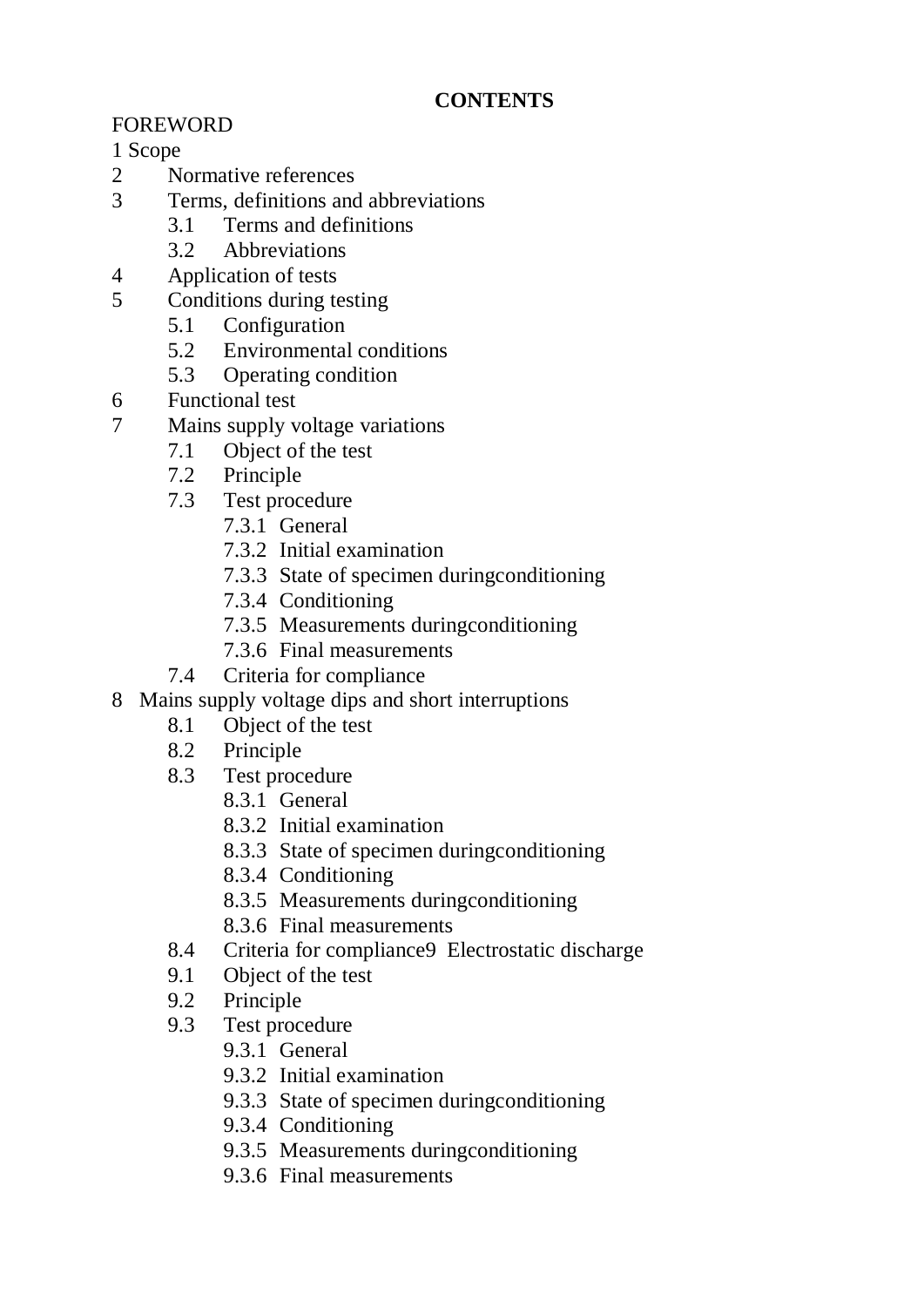- 9.4 Criteria for compliance
- 10 Radiated electromagnetic fields
- 10.1 Object of the test
- 10.2 Principle
- 10.3 Test procedure
	- 10.3.1General
	- 10.3.2Initial examination
	- 10.3.3State of specimen duringconditioning
	- 10.3.4Conditioning
	- 10.3.5Measurements during conditioning
	- 10.3.6Final measurements
	- 10.4 Criteria
- 11 Conducted disturbances induced by electromagnetic fields
	- 11.1 Object of the test
	- 11.2 Principle
	- 11.3 Test procedure
		- 11.3.1General
		- 11.3.2Initial examination
		- 11.3.3State of specimen duringconditioning
		- 11.3.4Conditioning
		- 11.3.5Measurements during conditioning
		- 11.3.6Final measurements
	- 11.4 Criteria for compliance
- 12 Fast transient bursts
	- 12.1 Object of the test
	- 12.2 Principle
	- 12.3 Test procedure
		- 12.3.1 General
		- 12.3.2 Initial examination
		- 12.3.3 State of specimen during conditioning
		- 12.3.4 Conditioning
		- 12.3.5 Measurements during conditioning
		- 12.3.6 Final measurements
	- 12.4 Criteria for compliance
- 13 Slow high energy voltage surge
	- 13.1 Object of the test
		- 13.2 Principle
		- 13.3 Test procedure
			- 13.3.1 General
			- 13.3.2 Initial examination
			- 13.3.3 State of specimen during conditioning
			- 13.3.4 Conditioning
			- 13.3.5 Measurements during conditioning